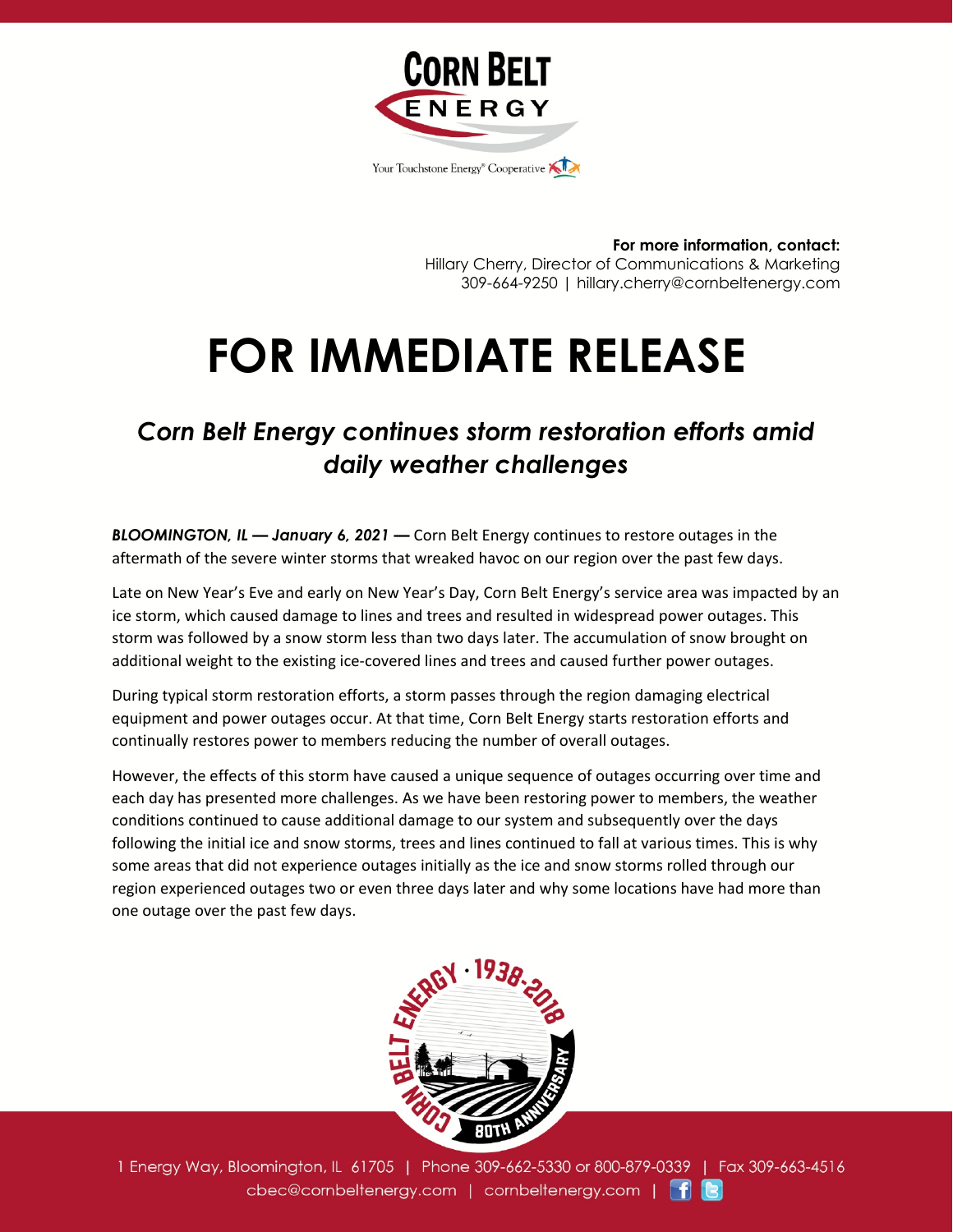

While the winter storms resulted in damages including broken poles, broken cross arms, downed lines and downed trees in lines, other outages have occurred as a result of vehicle accidents as well as loss of transmission feed to one of Corn Belt Energy's substations in the southern part of our service area. The transmission feed is provided by a company other than Corn Belt Energy.

Safety and restoration of power continues to be our top priority. We have brought in crews from five other Illinois electric cooperatives to assist us in our restoration efforts. Crews have been actively engaged in the restoration process since early morning on Friday, January 1, 2021, and continue to work 24/7 restoring outages.

"We are overwhelmed by the patience and understanding of our members during this difficult time.," stated Don Taylor, President & CEO. "And even amidst a pandemic, the generosity that our crews have received while out in the public is truly amazing. We know that this is a difficult time for many and are extremely grateful for the outpouring of kindness," stated Taylor.

As a reminder, people should not go near downed power lines, downed poles, or trees near lines. We encourage members to contact us at 1-800-879-0339 to report power outages and downed lines or poles.

Corn Belt Energy encourages members to check on neighbors who may be without power, especially the elderly and those with physical limitations. We urge members who are concerned about prolonged outages to find an alternative location to stay such as a relative or friend's home, hotel or a local warming center.

To check for outage updates, members can call 1-800-879-0339 or use their mobile device to view outage updates on SmartHub, www.cornbeltenergy.com or on Facebook or Twitter.

## **About Corn Belt Energy**

Started in 1938 to bring electricity to rural Central Illinois, Corn Belt Energy Corporation now distributes electricity to over 36,000 households and businesses throughout 18 counties. One of the largest cooperatives in Illinois, Corn Belt Energy employs 85 people, maintains over 5,000 miles of line, and distributes electricity from the Wabash Valley Power Alliance, a generation and transmission cooperative based in Indiana. As a not-for-profit energy cooperative, Corn Belt Energy is owned by the



1 Energy Way, Bloomington, IL 61705 | Phone 309-662-5330 or 800-879-0339 | Fax 309-663-4516 cbec@cornbeltenergy.com | cornbeltenergy.com | f